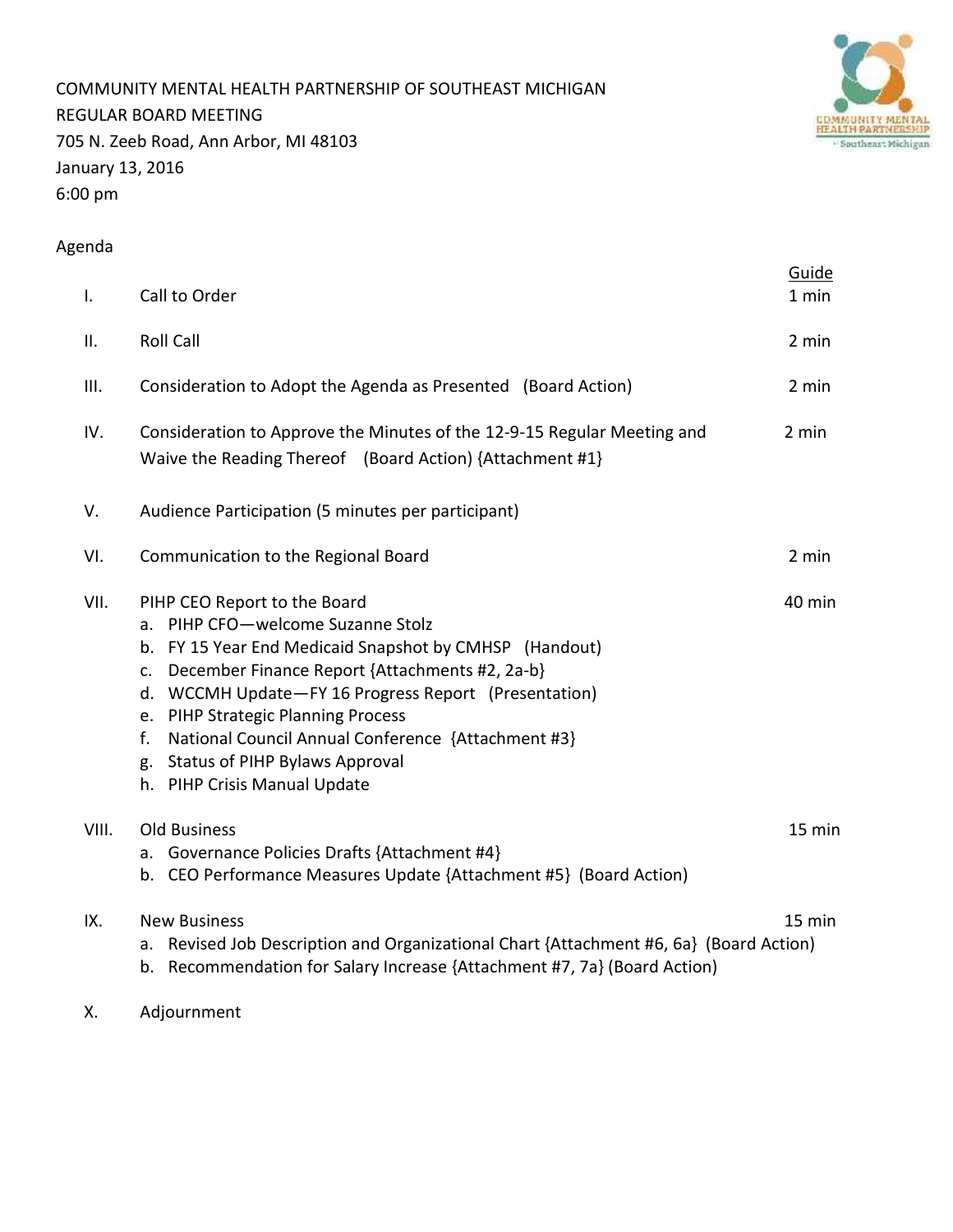**COMMUNITY MENTAL HEALTH PARTNERSHIP OF SOUTHEAST MICHIGAN REGULAR BOARD MEETING MINUTES December 9, 2015**



- **Members Present:** Greg Lane, Jan Plas, Lisa Berry-Bobovski, Patricia Spriggle, Robin Damschroder, Ralph Tillotson, Charles Londo, Judy Ackley, Barb Cox, Kent Martinez-Kratz
- **Members Absent:** Bob Wilson, Sandra Libstorff, Charles Coleman
- **Staff Present:** Connie Conklin, Sandy Keener, Stephannie Weary, Marci Scalera, Marie Irwin, James Colaianne, Trish Cortes, Geralyn Harris
- **Others Present:** Lori Lutomski
	- I. Call to Order Meeting called to order at 6:00 p.m. by Board Chair G. Lane
	- II. Roll Call
- III. Consideration to Adopt the Agenda as Presented

### **Motion by R. Tillotson, supported by J. Plas, to approve the agenda Motion carried**

- Addition to New Business: MACMHB Update
- IV. Consideration to Approve the Minutes of the November 11, 2015 Regular Meeting and Waive the Reading Thereof

### **Motion by J. Plas, supported by K. Martinez-Kratz, to approve the minutes of November 11, 2015 Regular Meeting and waive the reading thereof Motion carried**

- V. Audience Participation
- VI. Communication to the Regional Board None
- VII. PIHP CEO Report to the Board
	- J. Terwilliger advised that, as the Monroe CMHA director, she sent out periodic updates to the board of directors that were helpful, and will do the same at the regional level once she's gotten settled in. Also, in order to get to know Washtenaw better, J. Terwilliger will do some "meet and greets."
	- a. October Finance Report
		- Medicaid capitation is a statewide issue. The state has fixed an eligibility issue, and the November revenue was above October's number.
		- Healthy Michigan revenue is under budget. The plan is to use more carry-forward than was budgeted to continue to provide services. Any carry-forward that isn't spent for this fiscal year will revert back to the state.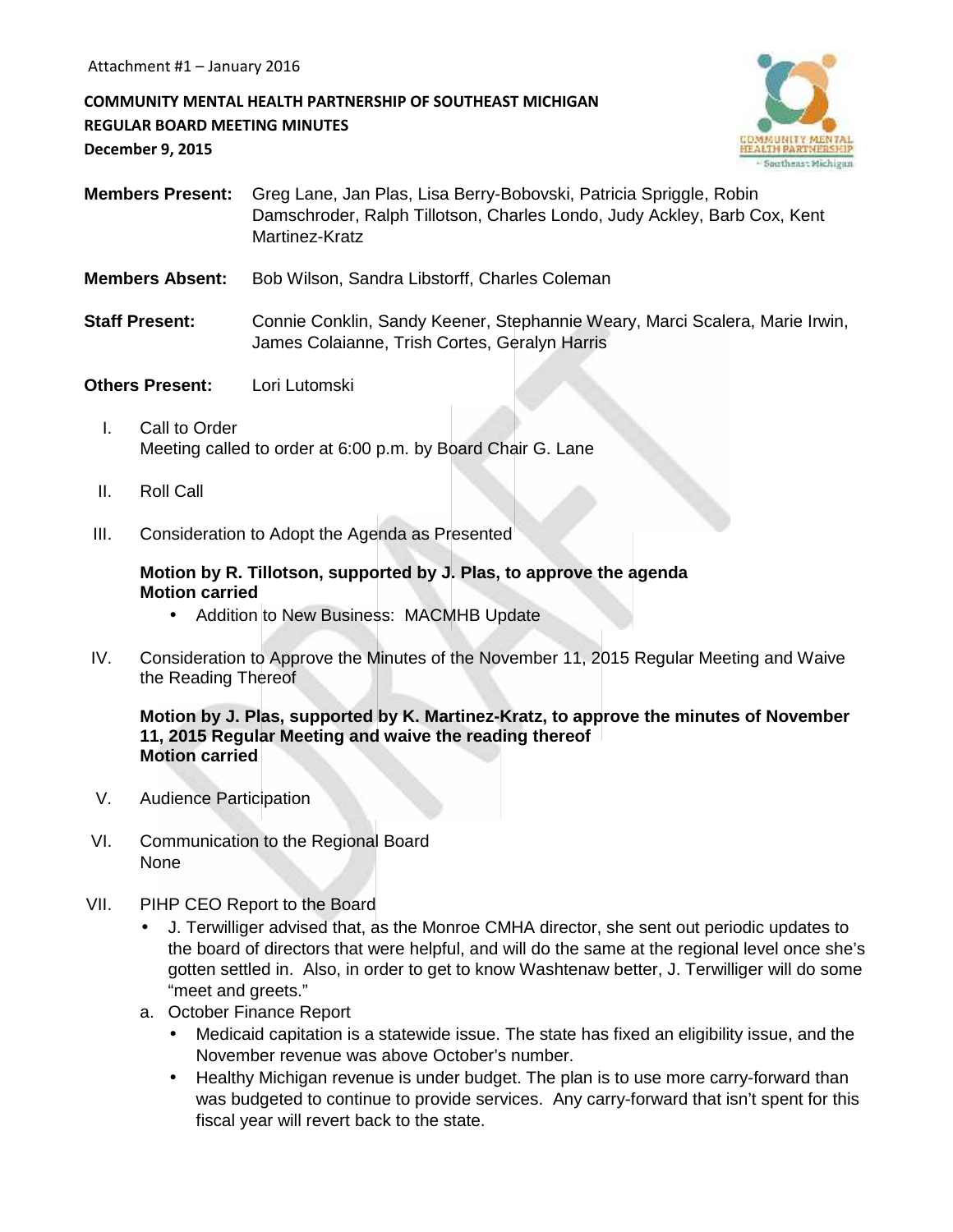- Actual Affiliate Partner payments are less than budget due to Healthy Michigan and Autism payments.
- b. PIHP CFO Update
	- Suzanne Stolz from CEI has accepted the CFO position, with a January 4, 2016 start date.
- c. Amended Bylaws Approval/Filing Timeline
	- The CMHPSM regional board forwarded recommended update to the bylaws, going to the CMHSP boards for approval. Approvals and filings should all be completed in January, 2016.
- d. Debarment Policy Requirements for Regional Board Members
	- J. Colaianne advised of the new policy's requirement.
	- During the External Quality Review, the region didn't do well in the area regarding debarment. Anyone receiving federal funding (including board members, executive senior leadership at CMHs and providers) must adhere to the policy requirements.
	- The region will only require social security numbers if other elements are flagged: date of birth, first name, last name, middle initial.
	- Information will be collected at the local boards.
- e. WCCMH Contract Extension through FY 2016
	- Washtenaw CMHA received the contract extension through the end of FY 16.
	- Washtenaw County contracted with HMA to do a review of the funding and finances for the mental health department and services of Washtenaw County. A preliminary report will be released 12/17, with a final report by 12/23.
	- The study was commissioned by the Washtenaw Board of Commissioners.
- f. MDHHS Waiver/SUD Audit Results
	- Results haven't been received yet. There were some areas for improvement.

### VIII. Old Business

- a. Governance Policies Timeline
	- G. Lane presented the timeline.
- b. CEO Performance Measures Update
	- The Board reviewed the proposed evaluation updates and possible indicators.
	- Next month J. Terwilliger will present the proposed areas for evaluation.
- IX. New Business
	- a. Annual Approval of Employee Handbook and Policies

### **Motion by J. Plas, supported by J. Ackley, to approve the changes to the CMHPSM Employee Handbook Motion carried**

b. CMHPSM Conference Room Policy

### **Motion by K. Martinez-Kratz, supported by R. Tillotson, to approve the new CMHPSM Conference Room Policy Motion carried**

c. Contract Approval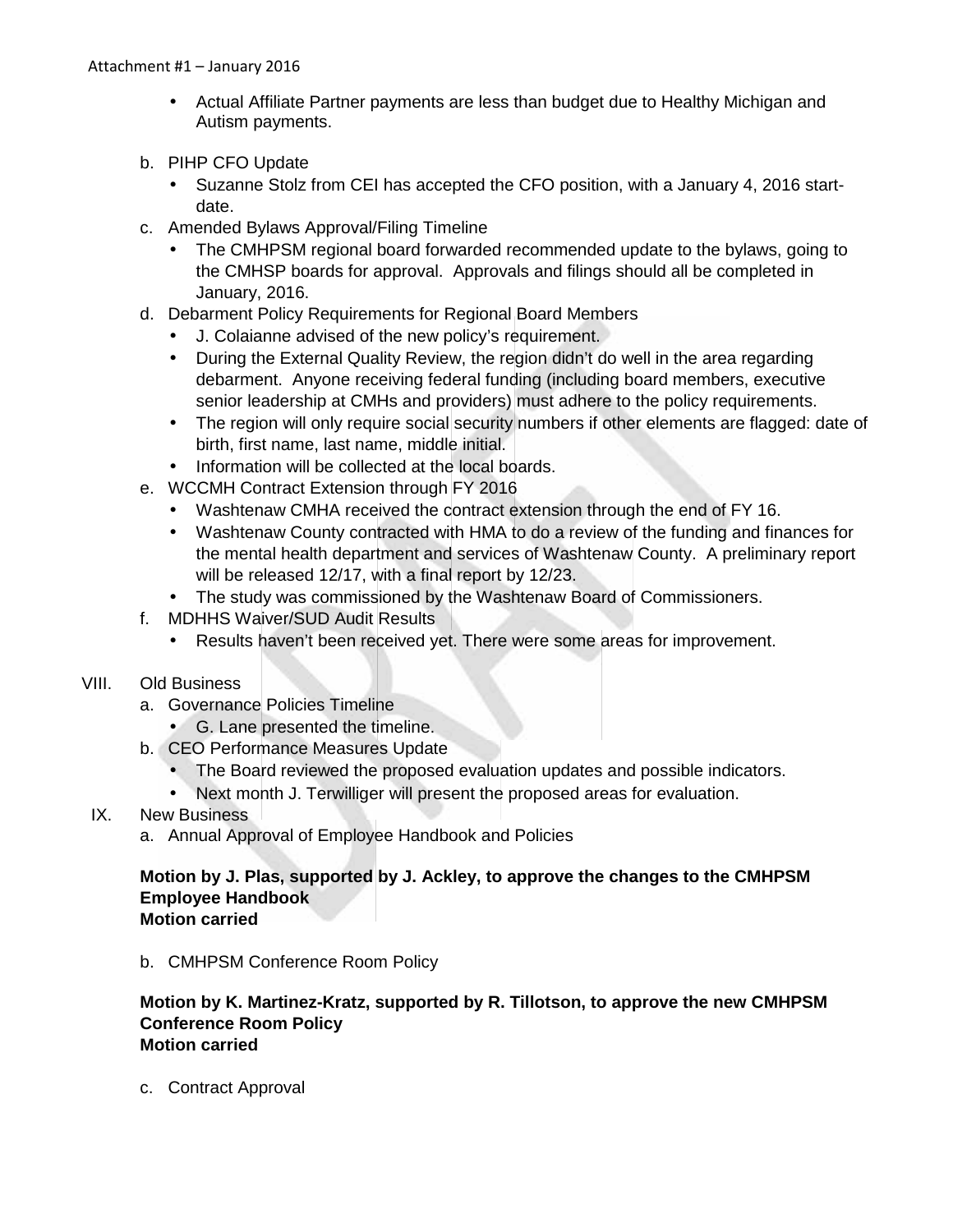**Motion by L. Berry-Bobovski, supported by R. Tillotson, to approve the contract for Eastern Michigan University to assume the Communities That Care Contract Motion carried**

| Ackley         |        | Londo          |        |
|----------------|--------|----------------|--------|
| Berry-Bobovski | v      | Martinez-Kratz | Y      |
| Coleman        | Absent | Plas           | v      |
| Cox            | v      | Spriggle       | Y      |
| Damschroder    | v      | Tillotson      | Y      |
| Lane           | v      | Wilson         | Absent |
| Libstorff      | Absent |                |        |

### d. MACMHB

- J. Plas advised of 2 votes that will take place at the January conference. Representatives for CMHPSM need to be determined.
- The directors' forum is next week. Topics will include a new state direction, such as talk of eliminating the PIHPs. There will be an update on this at the January CMHPSM Regional Board meeting.
- C. Londo would like to understand the rationale of eliminating the PIHPs. He requested to see a copy of the white papers that have examined the system. J. Terwilliger will distribute the white papers. J. Plas, P. Spriggle and R. Tillotson requested hard copies, rather than electronic copies.

### X. Adjournment

### **Motion by R. Tillotson, supported by L. Berry-Bobovski, to adjourn the meeting Motion carried**

• Meeting adjourned at 6:48 p.m.

\_\_\_\_\_\_\_\_\_\_\_\_\_\_\_\_\_\_\_\_\_\_\_\_\_\_ Bob Wilson, CMHPSM Board Secretary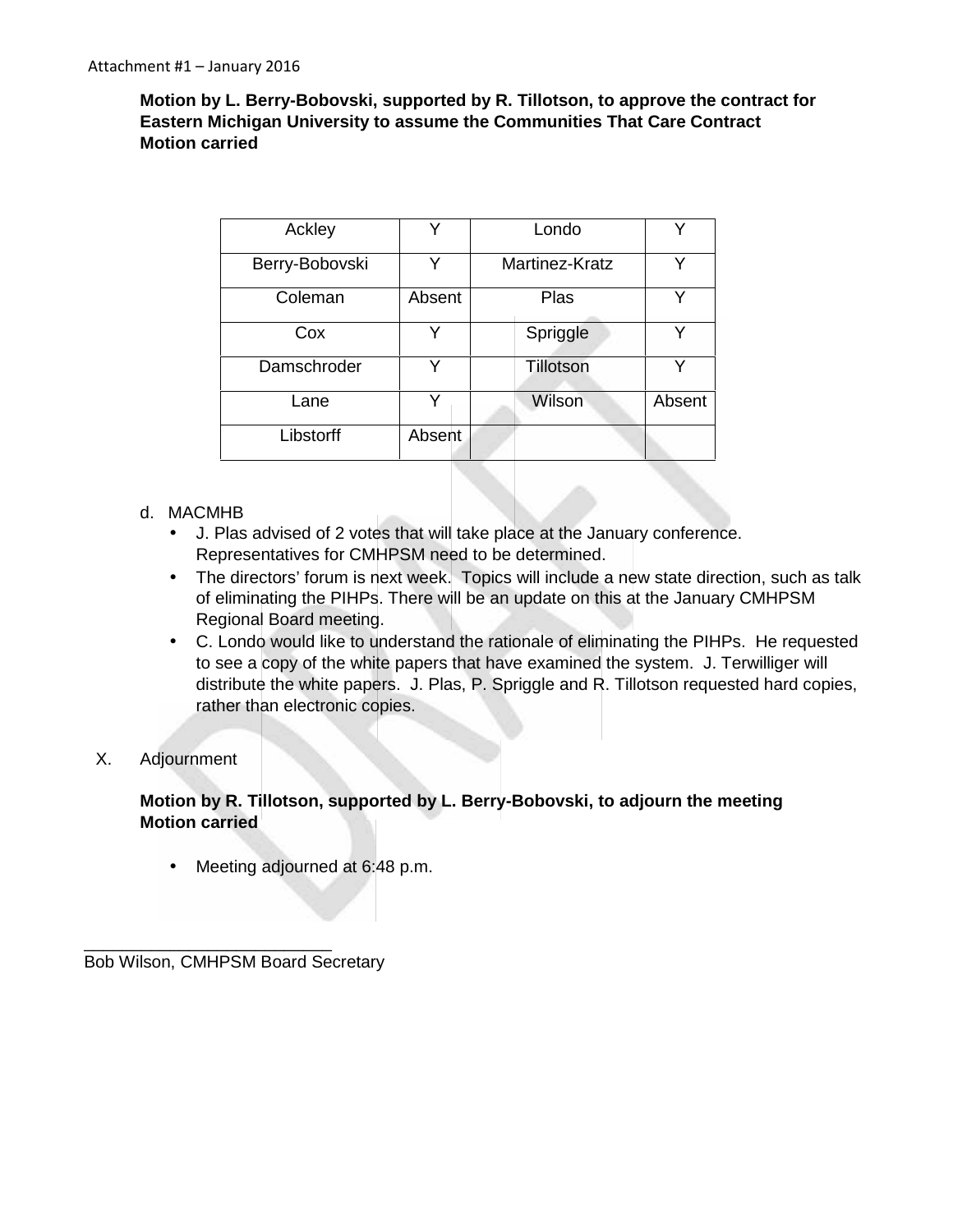## Community Mental Health Partnership of Southeast Michigan FINANCIAL HIGHLIGHTS

### November FYTD Report

### 1. Statement Of Revenue, Expense & Change Net Position:

### a. Revenue

- Medicaid Revenue for November is \$37,262 over budget and includes an adjustment for the October payment.
- Healthy Michigan revenue is under budget (\$369,457). The November payment was slightly higher than October, however, the actual paid rates per eligible are less than what was projected at the time the budget was adopted and we anticipate using carry forward to bridge the gap.
- Autism funding is received on a five month lag.
- b. Funding for CMHSP Partners and SUD Services
	- Actual Affiliate Partner payments are less than budget due to Autism payments. We will begin making Autism payments when the revenue is received in March.
- c. Funding for SUD Services
	- Expenses are under budget new programs for FY2016 have not been fully implemented yet.
- d. CMHPSM Administrative Costs
	- Administrative expenses are running under budget. We currently have three vacant positions that will be filled in January.

### 2. Summary Of Revenues & Expenses by Fund:

- a. The shortfall in Healthy Michigan will be covered with FY2015 carry forward. The carry forward dollars will be recorded when FY2015 is finalized.
- b. SUD Other surplus is a combination of PA2 and Block Grant funding. New programs are being implemented in FY2016 and full operations have not been achieved at this time.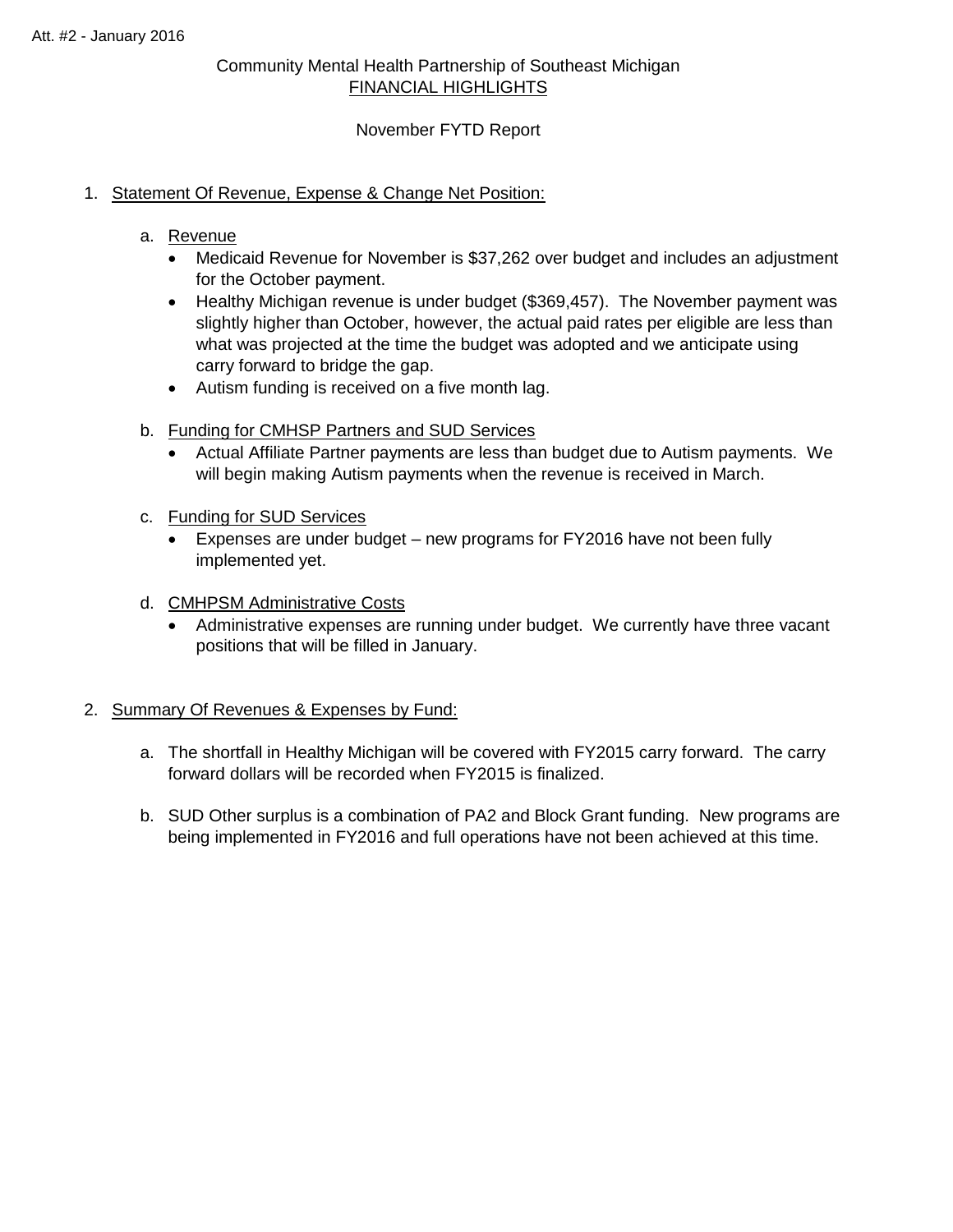#### Community Mental Health Partnership of Southeast Michigan STATEMENT OF REVENUES, EXPENSES CHANGES IN NET POSITION For the Two Months Ending 11/30/2015

|                                         | Original<br><b>Budget</b> | <b>YTD</b><br>Actual | <b>YTD</b><br><b>Budget</b> | <b>YTD Actual</b><br>O/(U) Budget |
|-----------------------------------------|---------------------------|----------------------|-----------------------------|-----------------------------------|
| <b>Operating Revenue</b>                |                           |                      |                             |                                   |
| <b>Medicaid Capitation</b>              | \$132,668,900             | \$22,148,745         | \$22,111,483                | \$37,262                          |
| <b>Medicaid Carryforward</b>            | 0                         | 0                    | 0                           | $\Omega$                          |
| Healthy Michigan Plan                   | 13,355,100                | 1,856,393            | 2,225,850                   | (369, 457)                        |
| Healthy Michigan Carryforward           | 1,332,382                 | 0                    | 222,064                     | (222,064)                         |
| Autism                                  | 1,661,715                 | 0                    | 276,953                     | (276, 953)                        |
| Medicaid Health Home-Washtenaw Only     | 419,801                   | 126,078              | 93,289                      | 32,789                            |
| 10% Health Home Match Washtenaw         | 41,980                    | 12,608               | 9,329                       | 3,279                             |
| <b>MIChild</b>                          | 0                         | 65,234               | 0                           | 65,234                            |
| <b>SUD Community Grant</b>              | 3,767,460                 | 615,676              | 627,910                     | (12, 234)                         |
| SUD PA2 - Cobo Tax Revenue              | 2,105,798                 | 350,966              | 350,966                     | $\Omega$                          |
| <b>Other Revenue</b>                    | 1,795,347                 | 262,963              | 299,225                     | (36, 262)                         |
| <b>Total Operating Revenue</b>          | \$157,148,483             | \$25,438,663         | \$26,217,069                | \$(778,406) 1a                    |
| <b>Funding For CMHSP Partners</b>       |                           |                      |                             |                                   |
| Lenawee CMHSP                           | \$16,987,987              | \$2,810,991          | \$2,831,331                 | \$(20,340)                        |
| Livingston CMHSP                        | 23,466,599                | 3,816,076            | 3,911,100                   | (95, 024)                         |
| Monroe CMHSP                            | 25,356,719                | 4,192,615            | 4,226,120                   | (33, 505)                         |
| Washtenaw CMHSP                         | 64,704,549                | 10,785,908           | 10,805,844                  | (19,936)                          |
| <b>Total Funding For CMHSP Partners</b> | \$130,515,854             | \$21,605,590         | \$21,774,395                | <b>\$(168,805)</b> 1b             |
| <b>Funding For SUD Services</b>         |                           |                      |                             |                                   |
| Lenawee County                          | \$1,278,823               | \$137,721            | \$213,137                   | (\$75,416)                        |
| <b>Livingston County</b>                | 1,614,420                 | 189,537              | 269,070                     | (79, 533)                         |
| Monroe County                           | 1,506,177                 | 154,288              | 251,029                     | (96, 741)                         |
| <b>Washtenaw County</b>                 | 4,026,893                 | 570,340              | 671,149                     | (100, 809)                        |
| <b>Total Funding For SUD Services</b>   | \$8,426,313               | \$1,051,886          | \$1,404,385                 | \$(352,499) 1c                    |
| <b>Other Contractual Obligations</b>    |                           |                      |                             |                                   |
| Hospital Rate Adjuster                  | \$2,122,900               | \$355,201            | \$353,817                   | \$1,384                           |
| USE and HICA Tax                        | 9,967,501                 | 1,594,726            | 1,661,250                   | (66, 524)                         |
| Local Match                             | 1,577,780                 | 262,964              | 262,964                     | $\Omega$                          |
| 10% Health Home Match Washtenaw         | 41,980                    | 12,608               | 9,329                       | 3,279                             |
| <b>Total Other Costs</b>                | \$13,710,161              | \$2,225,499          | \$2,287,360                 | \$(61, 861)                       |
| <b>CMHPSM Administrative Costs</b>      |                           |                      |                             |                                   |
| Salary& Fringe                          | \$1,768,037               | \$214,872            | \$294,673                   | (\$79,801)                        |
| <b>Administrative Contracts</b>         | 1,055,751                 | 183,192              | 179,392                     | 3,800                             |
| <b>Board Expense</b>                    | 15,190                    | 420                  | 2,532                       | (2, 112)                          |
| All Other Costs                         | 142,126                   | 9,914                | 23,688                      | (13, 774)                         |
| <b>Total Administrative Expense</b>     | \$2,981,104               | \$408,398            | \$500,285                   | \$(91,887) 1d                     |
| <b>Total Operating Expense</b>          | \$155,633,432             | \$25,291,373         | \$25,966,425                | \$(675,052)                       |
| Operating Income (Loss)                 | \$1,515,051               | \$147,290            | \$250,644                   | \$(103,354)                       |
| <b>Non-Operating Revenues</b>           |                           |                      |                             |                                   |
| Interest Revenue                        | \$0                       | \$0                  | \$0                         | \$0                               |
| Change In Net Position                  | \$1,515,051               | \$147,290            | \$250,644                   | \$(103,354)                       |

1a The Medicaid revenue received in November included an adjustment for October.Year to date Medicaid revenue exceeds the budget not be recorded until FY2015 is finalized. projection. Healthy Michigan revenue was higher in November but is still under the budget projection. Carry forward revenue will

1b are received at the PIHP starting in March. Payments to CMHPSM partners are being made at budgeted levels. Payments for Autism will not be made until FY2016 funds

1c SUD expenses are currently under budget. New projects awarded in FY2016 have not been fully implemented yet.

1d Administration expenses are currently under budget. We anticipate all open positions will be filled in January.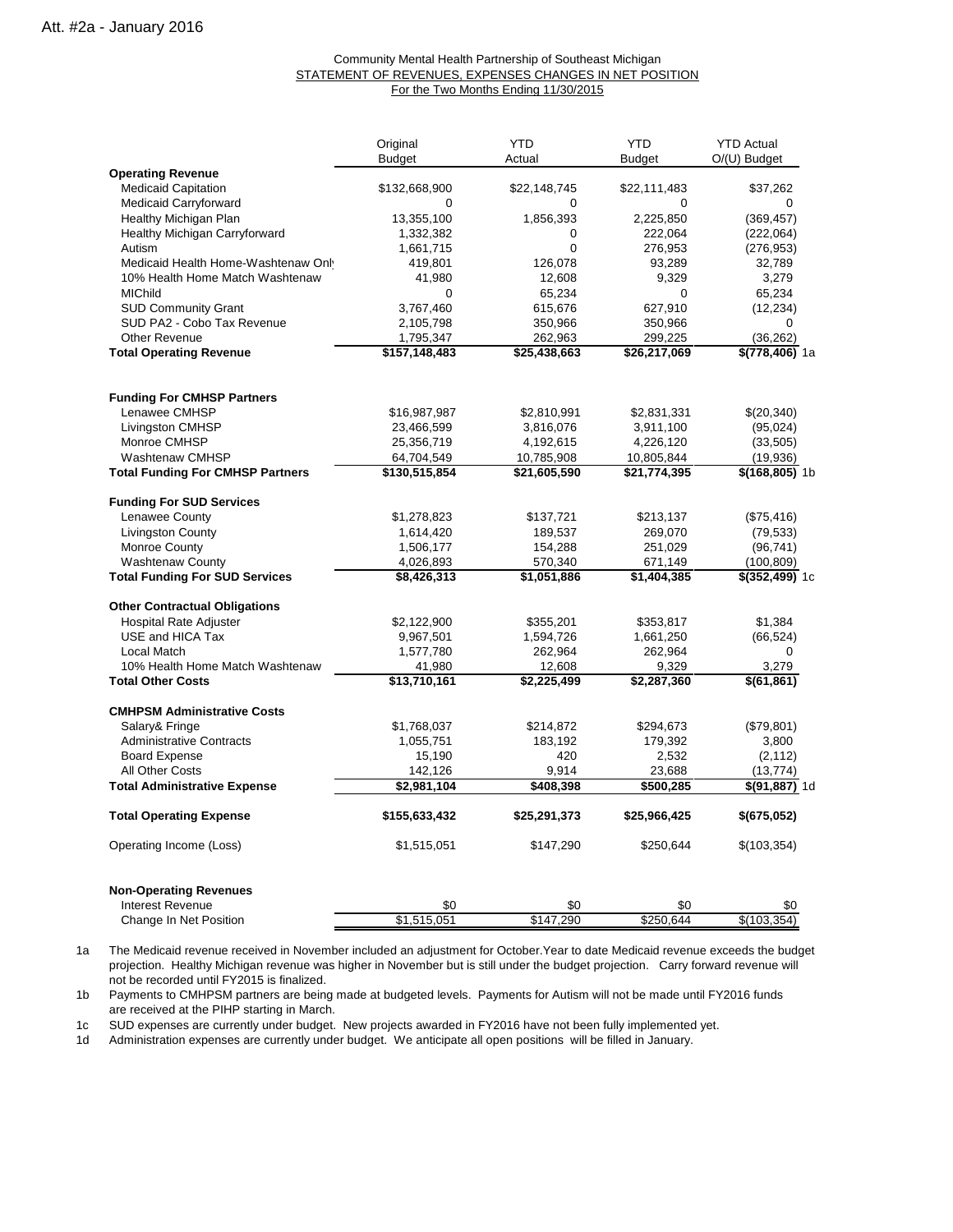#### Community Mental Health Partnership Of Southeast Michigan SUMMARY OF REVENUE AND EXPENSE BY FUND November Report 2016 FYTD

Att. #2b - January 2016

| Summary Of Revenue & Expense           |                                 |     |                |               |                    |               |                   |                      |                         |                |             |      |                  |     |            |                |                  |
|----------------------------------------|---------------------------------|-----|----------------|---------------|--------------------|---------------|-------------------|----------------------|-------------------------|----------------|-------------|------|------------------|-----|------------|----------------|------------------|
|                                        | <b>Funding Source</b>           |     |                |               |                    |               |                   | <b>Total Funding</b> |                         |                |             |      |                  |     |            |                |                  |
|                                        | Medicaid                        |     | <b>MIChild</b> |               | Autism -- Medicaid |               | Autism -- MIChild |                      | <b>Healthy Michigan</b> |                | Health Home |      | <b>SUD Other</b> |     | Other      |                | Sources          |
|                                        |                                 |     |                |               |                    |               |                   |                      |                         |                |             |      |                  |     |            |                |                  |
| <b>Revenues</b>                        |                                 |     |                |               |                    |               |                   |                      |                         |                |             |      |                  |     |            |                |                  |
| <b>Funding From MDCH</b>               | 22,148,745.15<br>\$             | -\$ | 65,233.88      | <sup>\$</sup> |                    | $\mathcal{S}$ |                   | \$                   | 1,856,392.67            | -9             | 126,077.61  | \$   | 615,676.00       | \$  |            |                | \$24,812,126.31  |
| <b>Carry Forward</b>                   |                                 |     |                |               |                    |               |                   |                      |                         |                |             |      |                  |     |            |                |                  |
| Affiliate Local For Medicaid Draw Down |                                 |     |                |               |                    |               |                   |                      |                         |                |             |      |                  |     | 262,963.00 |                | 262,963.00       |
| Washtenaw Local For HH 10% Match       |                                 |     |                |               |                    |               |                   |                      |                         |                |             |      |                  |     | 12,607.76  |                | 12,607.76        |
| PA2/COBO Tax Funding                   |                                 |     |                |               |                    |               |                   |                      |                         |                |             |      | 350,966.00       |     |            |                | 350,966.00       |
| Other                                  |                                 |     |                |               |                    |               |                   |                      |                         |                |             |      |                  |     |            |                |                  |
| <b>Total Revenues</b>                  | 22,148,745.15                   | \$  | 65,233.88      | \$            |                    | \$            |                   | \$                   | 1,856,392.67            | \$             | 126,077.61  | \$   | 966,642.00       | S.  | 275,570.76 |                | \$25,438,663.07  |
|                                        |                                 |     |                |               |                    |               |                   |                      |                         |                |             |      |                  |     |            |                |                  |
| <b>Expenses</b>                        |                                 |     |                |               |                    |               |                   |                      |                         |                |             |      |                  |     |            |                |                  |
| <b>Funding Payments To Partners</b>    |                                 |     |                |               |                    |               |                   |                      |                         |                |             |      |                  |     |            |                |                  |
| Lenawee                                | 2,550,000.00<br>\$              | \$  | 10,991.50      | \$            |                    | \$            |                   | \$                   | 249,999.71              | -\$            |             | \$   |                  | \$  |            | \$             | 2,810,991.21     |
| Livingston                             | 3,500,000.00                    |     | 16,076.03      |               |                    |               |                   |                      | 299,999.97              |                |             |      |                  |     |            |                | 3,816,076.00     |
| Monroe                                 | 3,850,000.00                    |     | 9,280.68       |               |                    |               |                   |                      | 333,333.86              |                |             |      |                  |     |            |                | 4,192,614.54     |
| Washtenaw                              | 9,783,333.34                    |     | 18,315.80      |               |                    |               |                   |                      | 866,666.45              |                | 117,592.59  |      |                  |     |            |                | 10,785,908.18    |
| <b>Total Affiliate Payments</b>        | 19,683,333.34<br>$\mathfrak{L}$ | \$  | 54,664.01      | \$            |                    | \$            |                   | \$                   | 1,749,999.99            | \$             | 117,592.59  | \$   |                  | \$  |            | \$             | 21,605,589.93    |
| Funding for County SUD Programs        |                                 |     |                |               |                    |               |                   |                      |                         |                |             |      |                  |     |            |                |                  |
| Lenawee                                | \$<br>32,831.00                 | \$  |                | \$            |                    | \$            |                   | \$                   | 61,352.00               | \$             |             | \$   | 43,537.70        | \$  |            |                | 137,720.70       |
| Livingston                             | 33,825.00                       |     |                |               |                    |               |                   |                      | 53,977.00               |                |             |      | 101,735.00       |     |            |                | 189,537.00       |
| Monroe                                 | 19,772.57                       |     | 180.00         |               |                    |               |                   |                      | 32,934.75               |                |             |      | 101,400.43       |     |            |                | 154,287.75       |
| Washtenaw                              | 114,452.00                      |     |                |               |                    |               |                   |                      | 230,362.75              |                |             |      | 225,525.55       |     |            |                | 570,340.30       |
| <b>Total SUD Expenses</b>              | 200,880.57<br>\$                | \$  | 180.00         | \$            |                    | \$            |                   | \$                   | 378,626.50              | \$             |             | \$.  | 472,198.68       | \$  |            | \$             | 1,051,885.75     |
| <b>Other Operating Costs</b>           |                                 |     |                |               |                    |               |                   |                      |                         |                |             |      |                  |     |            |                |                  |
| Hospital Rate Adjuster Payment         | 355,201.13<br>\$                | \$  |                | \$            |                    | $\mathcal{S}$ |                   | \$                   |                         | \$             |             | £.   |                  | \$  |            | $\mathfrak{L}$ | 355,201.13       |
| Local Match For Medicaid Draw Down     |                                 |     |                |               |                    |               |                   |                      |                         |                |             |      |                  |     | 262,963.00 |                | 262,963.00       |
| Local Match Health Homes               |                                 |     |                |               |                    |               |                   |                      |                         |                |             |      |                  |     | 12,607.76  |                | 12,607.76        |
| MH & SUD Use Tax                       | 1,334,751.78                    |     | 3,887.99       |               |                    |               |                   |                      | 110,628.76              |                | 7,539.44    |      |                  |     |            |                | 1,456,807.97     |
| MH & SUD HICA Claims Tax               | 123.004.00                      |     | 526.00         |               |                    |               |                   |                      | 13,444.00               |                | 945.58      |      |                  |     |            |                | 137,919.58       |
| <b>Total Operating Costs</b>           | 1,812,956.91<br>-S              | \$  | 4,413.99       | \$            |                    | \$            |                   | \$.                  | 124,072.76              | $\mathfrak{s}$ | 8,485.02    | - \$ |                  | £.  | 275,570.76 | \$             | 2,225,499.44     |
| Administrative Cost Allocation         | 310,571.90                      | \$  | 818.73         | \$            |                    | \$            |                   | \$                   | 56,200.21               | Ŝ.             |             | \$   | 40,806.77        | \$  |            | \$.            | 408,397.61       |
| <b>Total Expenses</b>                  | 22,007,742.72<br>\$             | \$  | 60,076.73      | \$            |                    | $\mathcal{S}$ |                   | \$                   | 2,308,899.46            | -96            | 126,077.61  | \$   | 513,005.45       | -\$ | 275,570.76 |                | \$ 25,291,372.73 |
|                                        |                                 |     |                |               |                    |               |                   |                      |                         |                |             |      |                  |     |            |                |                  |
| Revenues Over/(Under) Expenses         | \$<br>141,002.43                | \$  | 5,157.15       | \$            |                    | \$            |                   | \$                   | (452, 506.79)           | \$             |             | \$   | 453,636.55       | \$  |            | \$             | 147,290.34       |
|                                        |                                 |     |                |               |                    |               |                   |                      |                         |                |             |      |                  |     |            |                |                  |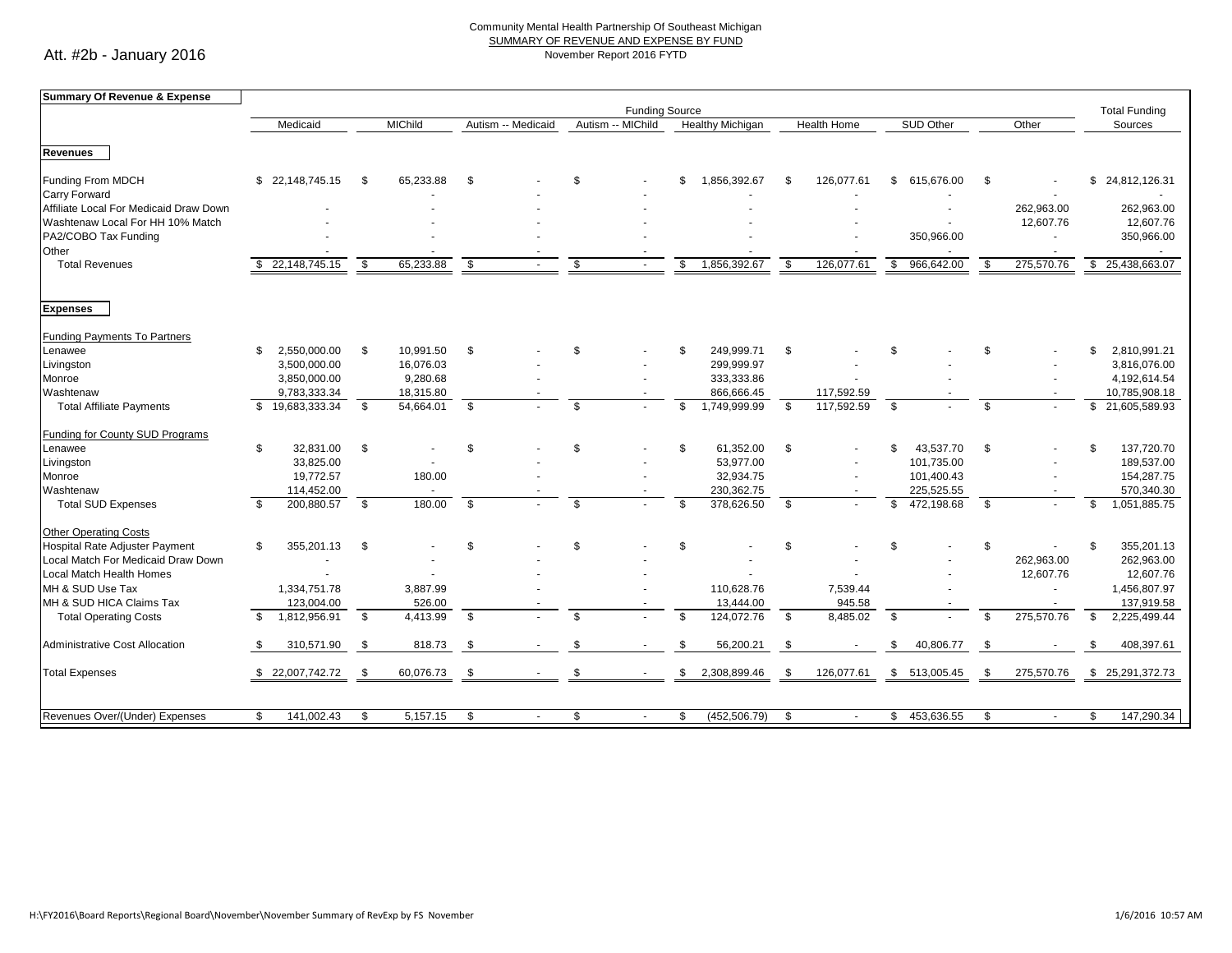Attachment #3 – January 2016



## Memorandum

| Date: | January 5, 2016                                           |
|-------|-----------------------------------------------------------|
| To:   | <b>CMHPSM Board of Directors</b>                          |
| From  | Jane Terwilliger, CEO                                     |
| Re:   | Attendance at National Council Conference March 6-9, 2016 |

Now that the CMHPSM has become more stable as a new organization, it is a good time to look toward the future and create a strategic vision. In Michigan there are a variety of opportunities and challenges facing the public mental health system. Among the opportunities are the increased integration of primary care, behavioral health care and SUD services; the creation of Certified Community Behavioral Health Centers (CCBHCs); and closer collaborative relationships with the Medicaid Health Plans that will improve the coordination of care for our consumers. Among the challenges are the opioid epidemic; the ability to demonstrate positive outcomes for consumers at a reasonable cost; population health management; and the implementation of performance incentives as both a contractor for MDHHS and a payer to the PIHP network.

This year's National Council Conference offers a variety of speakers and workshops that focus on the opportunities and challenges the CMHPSM and the CMHSPs will face. This conference is the largest behavioral health conference that addresses both mental health and SUD services and their integration with primary care. It is for these reasons that I believe it is critical that the CMHPSM send staff to the conference. The total cost would be approximately \$5000 and would include travel, registration, hotel stay, and meals for two people. In the PIHP administrative budget this would be budget neutral.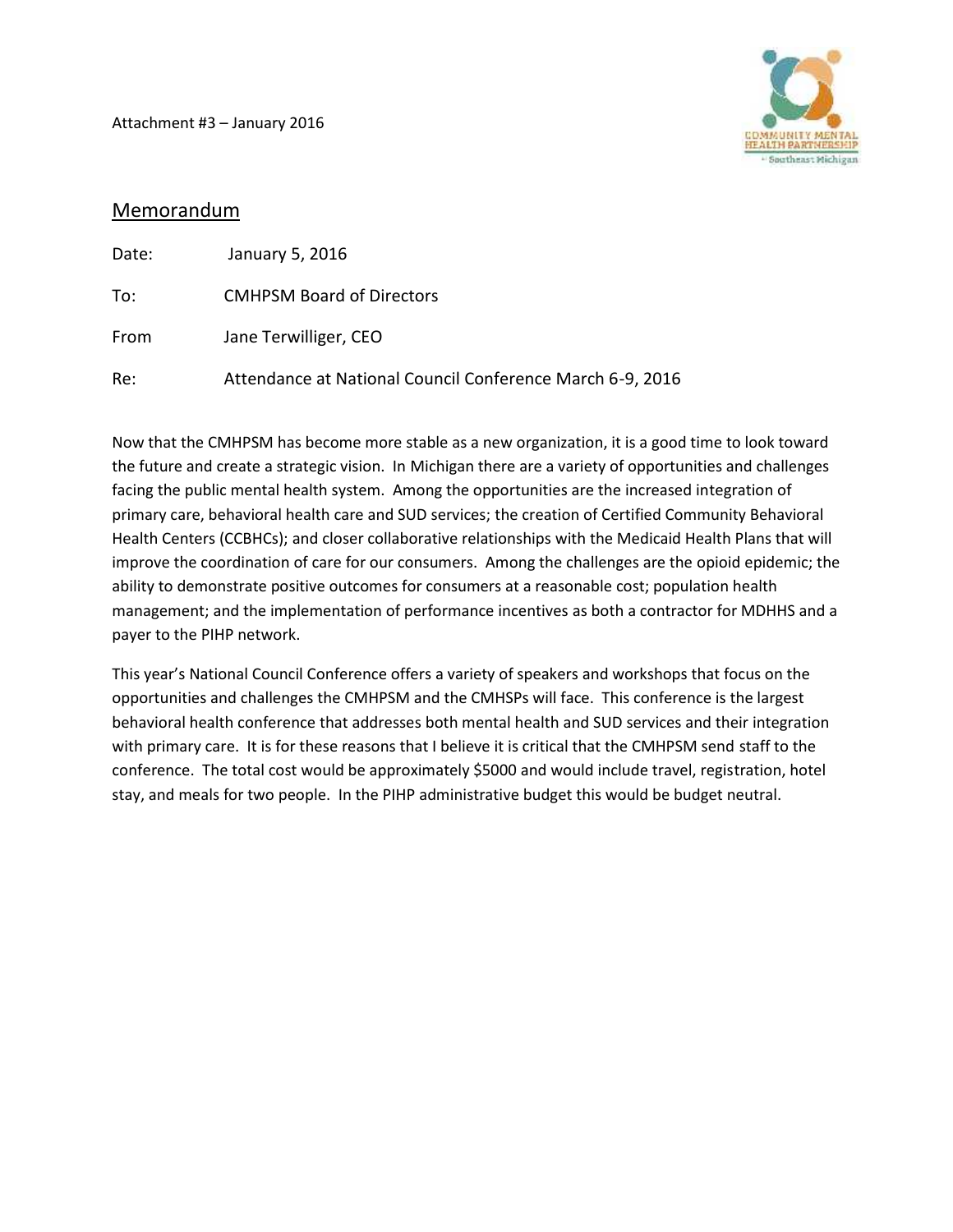Attachment #4 – January 2016



## Memorandum

| Date: | January 13, 2016                    |
|-------|-------------------------------------|
| To:   | <b>CMHPSM Board of Directors</b>    |
| From  | Jane Terwilliger, CEO               |
| Re:   | <b>Proposed Governance Policies</b> |

The two Board Governance Policies for review in January 2016 are the policies that address the process for the Board reviewing its Bylaws and the Monitoring of CEO Performance and Evaluation. Below is suggested language for each policy. Please review and provide input by January 27, 2016. These policies will be presented at the February Board meeting for final review and approval.

### *BYLAWS AND POLICY REVIEW AND AMENDMENT*

- 1. The Board Bylaws and Board Policies shall be reviewed in April of every year.
- 2. Policies may be suspended, rescinded, or amended by 3/4 of the serving membership and will be superseded by any change in federal or state law.

## *MONITORING CEO PERFORMANCE*

There will be systematic and objective monitoring of the CEO's job performance and achievement of organizational goals according to an agreed upon work plan.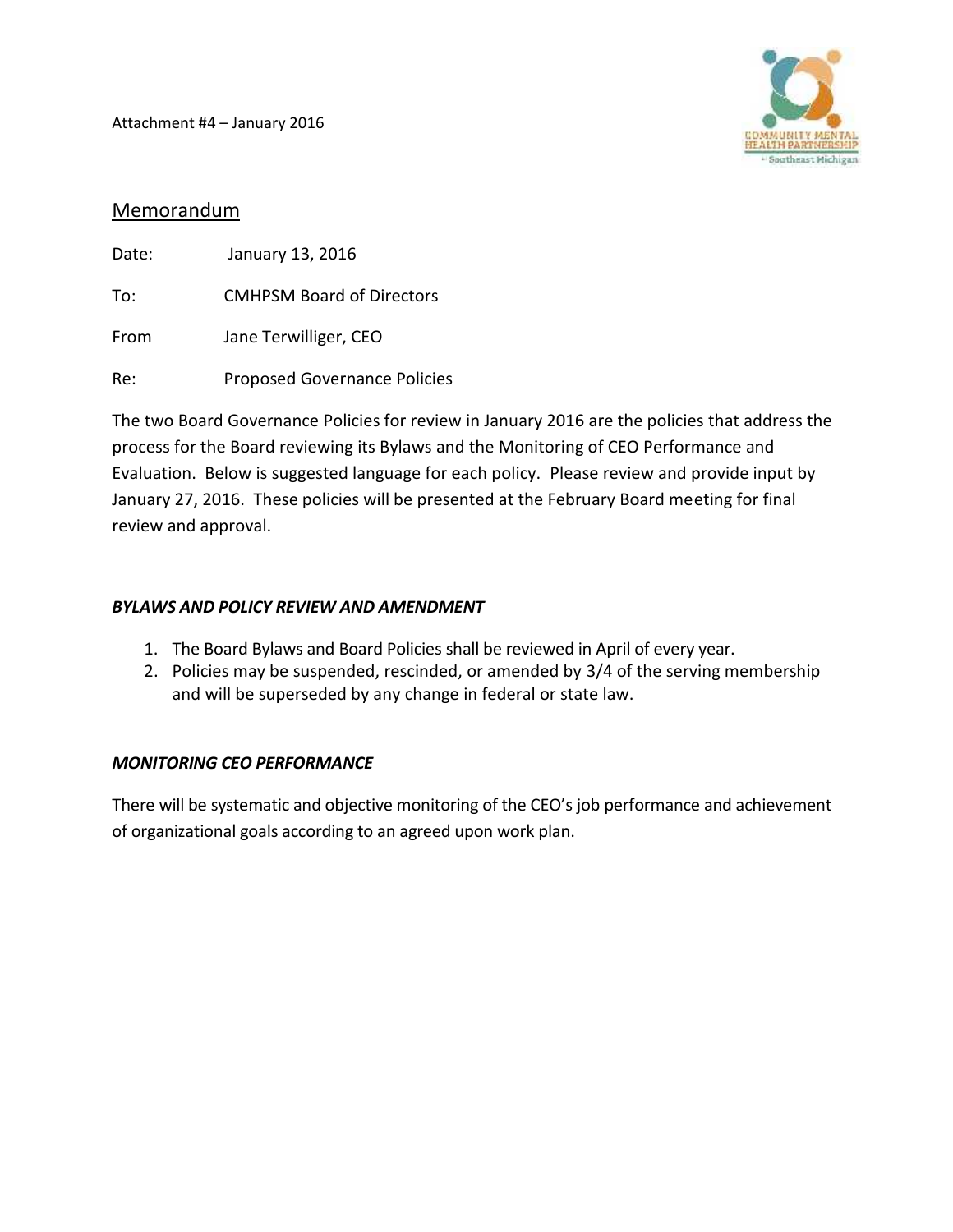Attachment #5 – January 2016



# Regional Board Action Request

**Board Meeting Date:** January 13, 2016

Action Requested: Approve CEO Performance Review Indicators

### **Background:**

At the last Board meeting I agreed to develop indicators for the performance objectives that will be the basis of my evaluation and performance review. Below are the goals with recommended indicators and review timelines.

- 1. Compliance with MDHHS/PIHP Contract requirements as evidenced by satisfactory completion of the MDHHS Site Review Survey, the SUD audit by MDHHS, and the External Quality Review (EQR) conducted by HSAG. These reviews and audits occur at different times throughout the year.
- 2. Satisfactory organizational performance as evidenced by timely submission of financial reports and other required reports to MDHHS. These occur throughout the year and could be reported on at least a semi-annual basis.
- 3. Satisfactory relationship with the CMHPSM Board of Directors as evidenced by Board feedback regarding CEO communication with the Board as a whole that keeps the Board informed of relevant trends, material external and internal changesthe impact the operational or financial status of the CMHPSM, particularly changes in the assumptions upon which any Board Policy has previously been established, threatened or pending lawsuits, and any adverse media coverage. Feedback could be collected on a quarterly basis through Board meeting surveys.
- 4. Satisfactory management of PIHP administrative costs as evidenced by quarterly budget to actual reports.

The annual evaluation will occur in December 2016 and the data for the indicators will be collects throughout the year.

**Connection to PIHP/MDCH Contract, Regional Strategic Plan or Shared Governance Model:** Standards for CEO Performance review are included in the CEO's Employment Contract.

**Recommend:** Approval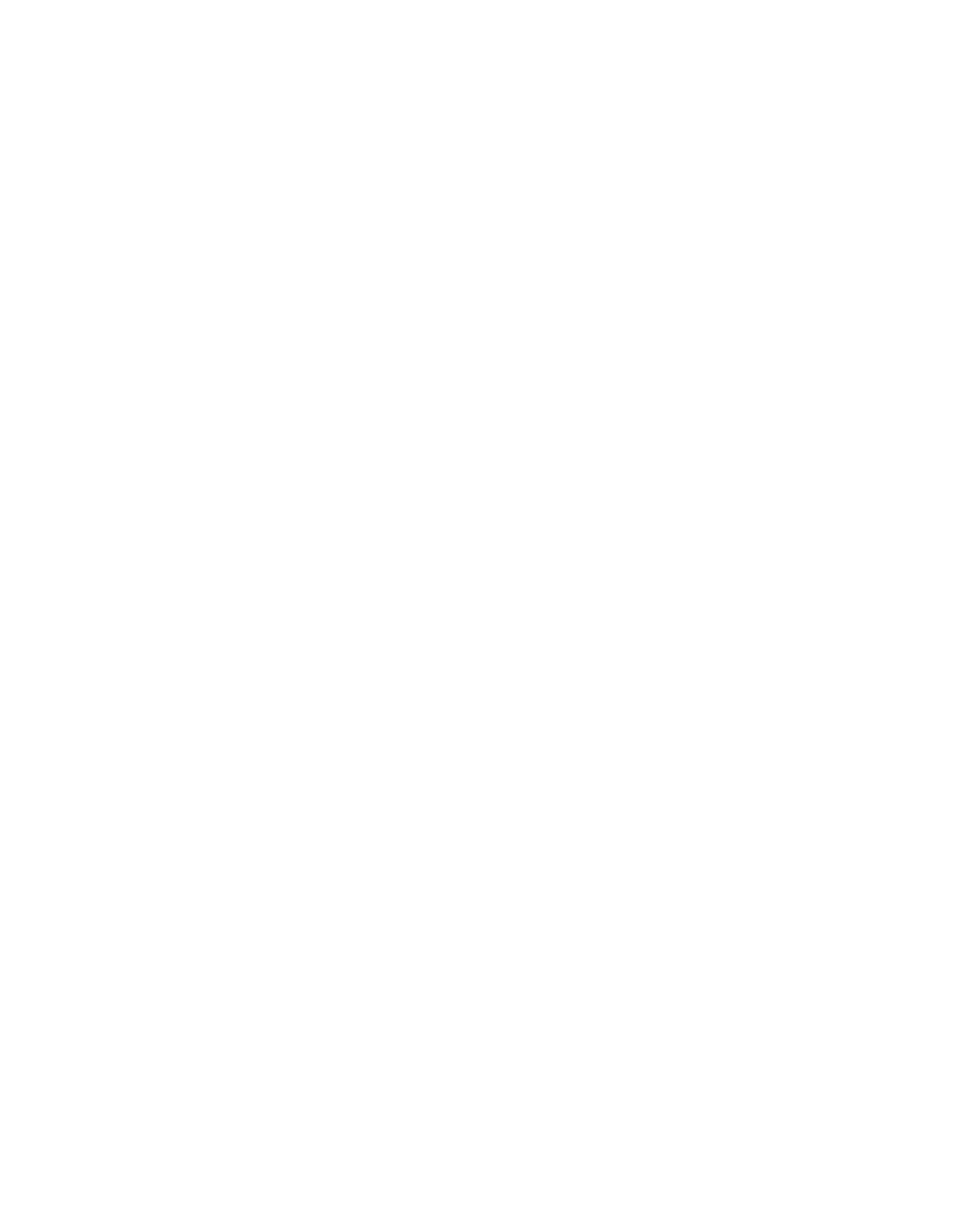Attachment #6 – January 2016



# Regional Board Action Request

**Board Meeting Date:** January 13, 2016

Action Requested: Approve Updated CMHPSM Organizational Chart

### **Background:**

Over the past year the MDHHS has added responsibilities and changed its expectations for the PIHPs. With the requirements associated with the HCBS Waiver Transition Plan and the expansion of the Autism Waiver and the transfer of the Children's Waiver enrollment to the PIHPs, it has been determined that it is more efficient for the PIHP to directly manage the responsibilities and processes associated with these waivers. The CMHPSM has hired a Waiver Coordinator who will manage the waivers and oversee the 3 SIS Assessors. The Waiver Coordinator reports to the Director of Quality and Compliance. (See attached Organizational Chart)

### **Connection to PIHP/MDCH Contract, Regional Strategic Plan or Shared Governance Model:**

The addition/expansion of the responsibility for the Home and Community Based Waiver Transition, the Children's Waiver and the Expanded Autism Waiver are included in the FY 2016 MDHHS/CMHPSM Contract. CMHPSM Policies require the CEO to bring changes to the Organizational Chart to the CMHPSM Board of Directors.

**Recommend:** Approval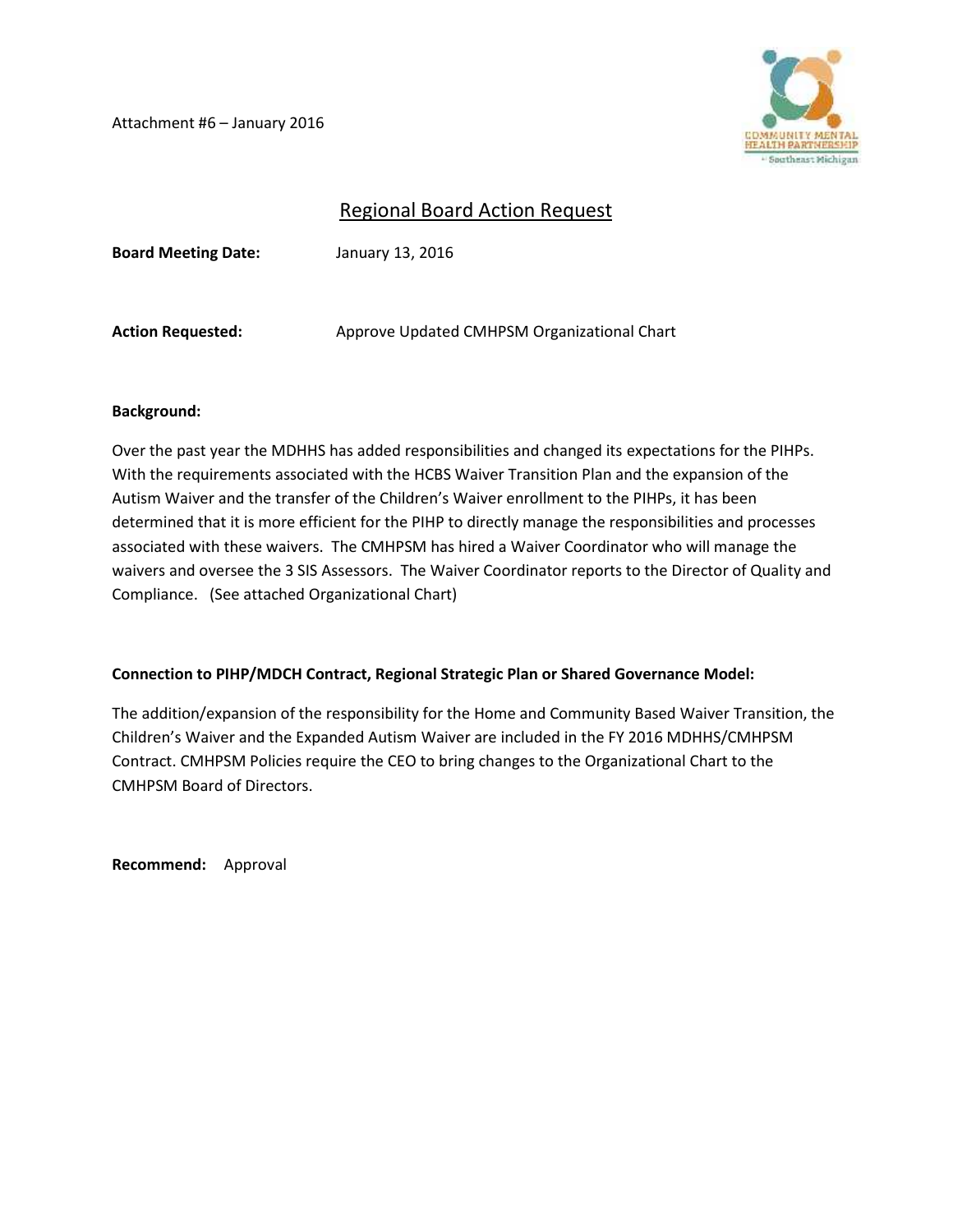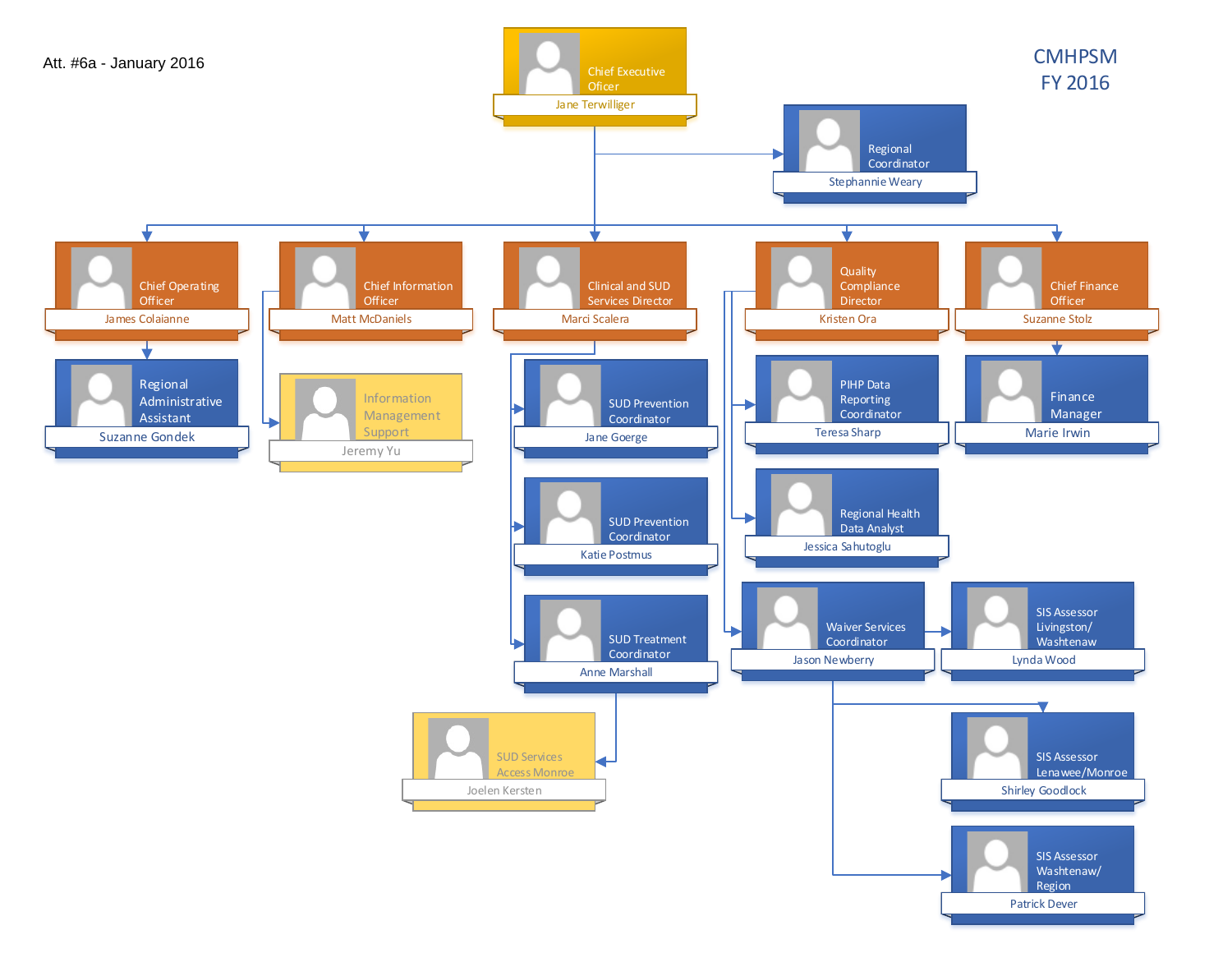

Attachment #7 – January 2016

# Regional Board Action Request

**Board Meeting Date:** January 13, 2016

**Action Requested:** Review Scope of Duties for position of Director of Quality and Compliance

**Background:** Since 2014 when the job description for the Director of Quality and Compliance was developed and approved, the scope of the job has changed significantly. Initially, only 2 staff reported to this position and the responsibility for the Home and Community Based Waiver, the Children's Waiver, and the Autism Waiver were managed by local CMHSPs. Washtenaw managed the application and enrollment process for all the Home and Community Based Services waivers (HCBS) across the region and Livingston did the same for the Autism waivers. Each CMH managed the Children's Waiver applications and enrollments for their local consumers. The CMHPSM SIS Assessors—2 staff who administer the Severity and Intensity Scale (SIS) assessment as required by MDHHS to consumers with an intellectual/developmental disability—were supervised by the Managing Director.

Over the past year the MDHHS has added responsibilities and changed its expectations for the PIHPs. With the requirements associated with the HCBS Waiver Transition Plan and the expansion of the Autism Waiver and the transfer of the Children's Waiver enrollment to the PIHPs, it has been determined that it is more efficient for the PIHP to directly manage the responsibilities and processes associated with these waivers. The CMHPSM has hired a Waiver Coordinator who will manage the waivers and oversee the 3 PIHP SIS Assessors. The Waiver Coordinator reports to the Director of Quality and Compliance.

The number of consumers and the amount of the PIHP budget impacted by the changes to these waivers significantly increases the responsibility of the Director of Quality and Compliance. The predicted FY 16 Medicaid revenue from the HCBS waivers is \$44,597,445 and the prediction for the Autism waiver, not including the expansion is \$1,661,715. The changes highlighted in the attached job description and CMHPSM organizational chart indicate the increase in the scope of responsibility. In addition to responsibility for all the waivers, this position has responsibility for 6 staff—3 directly supervised and 3 who report to the Waiver Coordinator.

### **Connection to PIHP/MDCH Contract, Regional Strategic Plan or Shared Governance Model:**

The increase in scope is directly tied to the new mandates and responsibilities MDHHS has added to the PIHP since this position was created and the consolidated of the enrollment and management of the HCBS, Children's and Autism Waivers at the CMHPSM.

**Recommend:** Approval to increase salary from \$84,150 to \$87,516. The salary range for this position is \$75,000 to \$108,000. The individual in this position has been recommended to receive the Board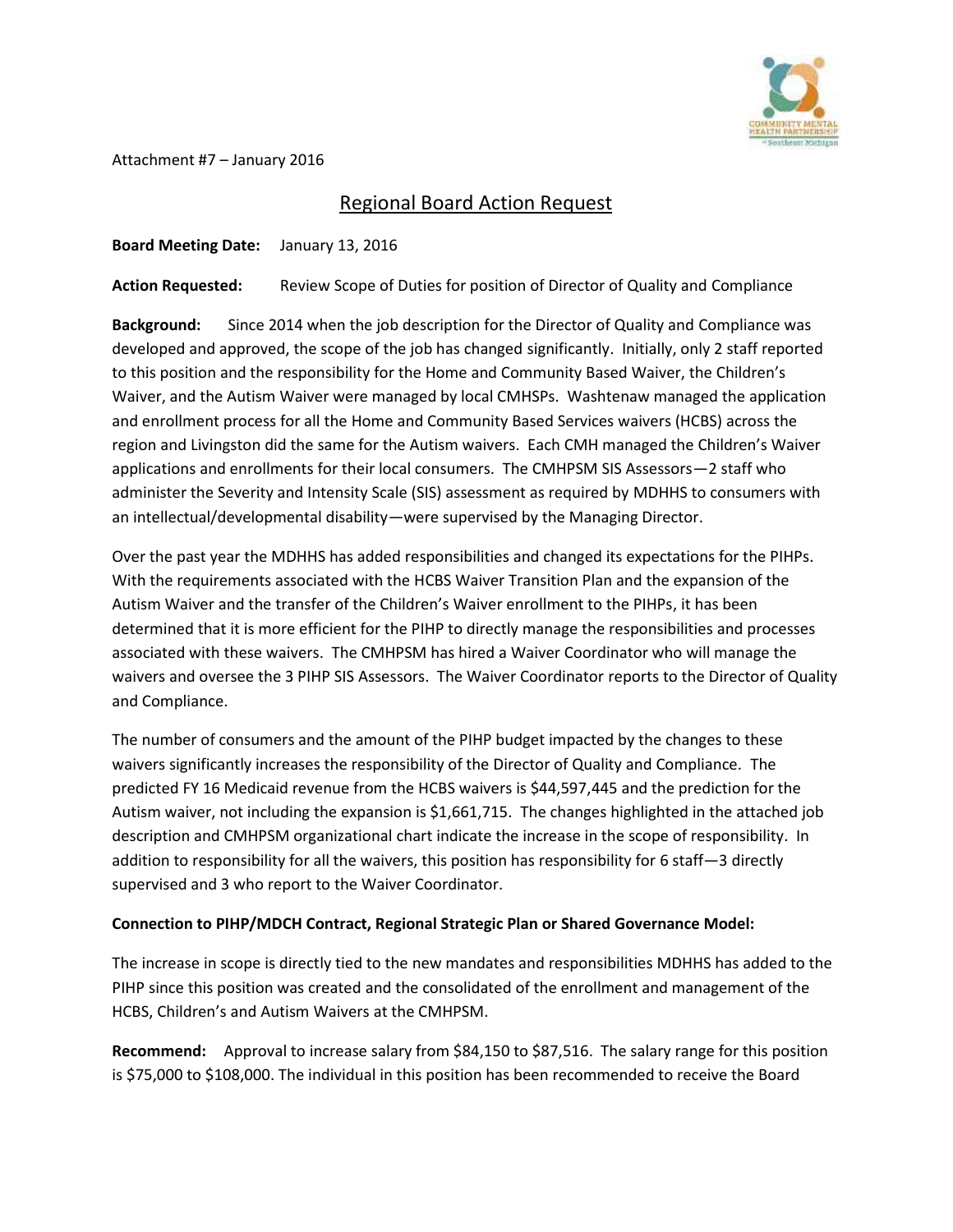

approved 2% performance based increase and that amount is included in the \$84,150. The additional salary increase of 4% is based solely on the change in scope of responsibility.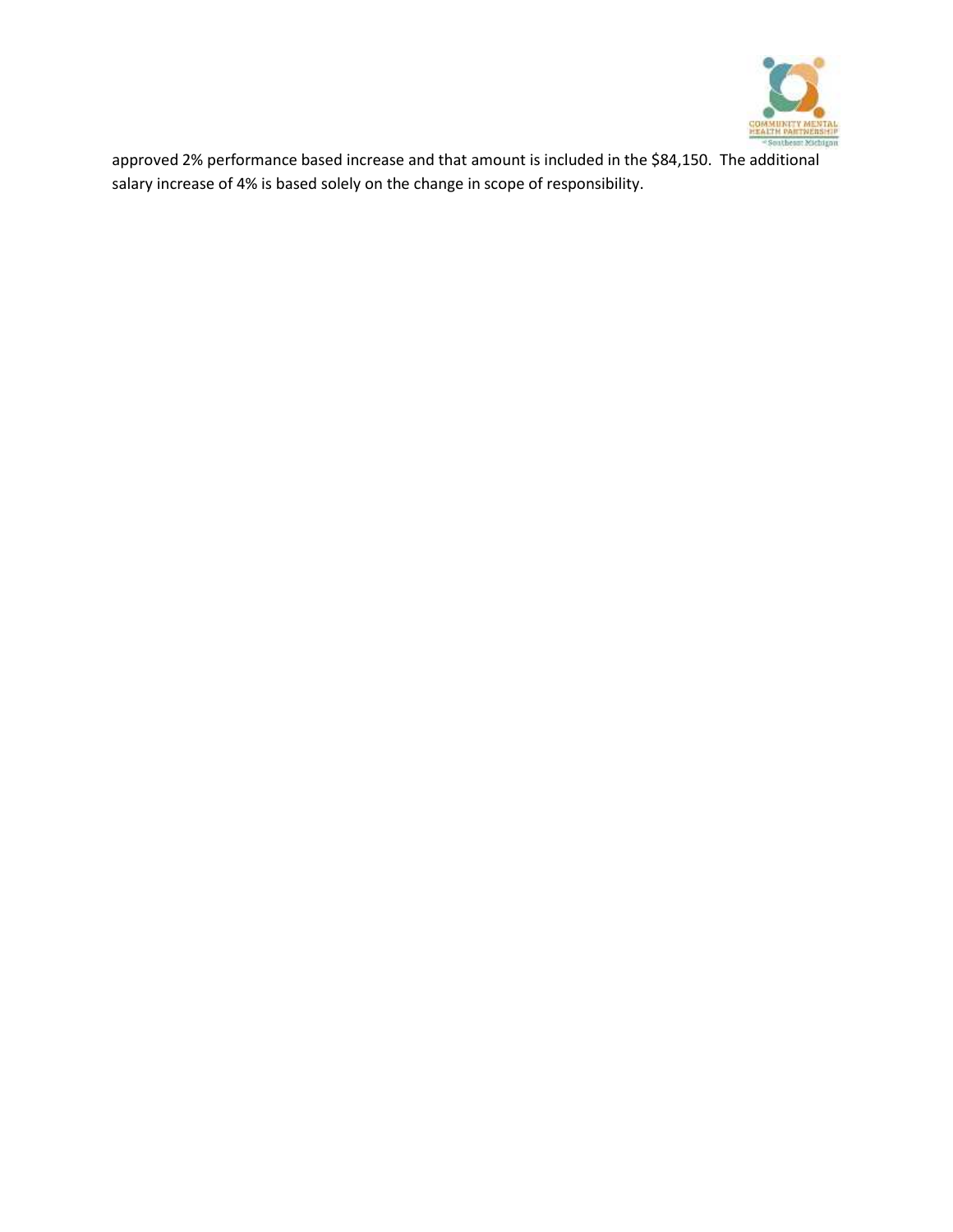# **Community Mental Health Partnership of Southeast Michigan Job Description**

| Job Title: Director of Quality and Compliance |                                                    |
|-----------------------------------------------|----------------------------------------------------|
| <b>Supervision Received: PIHP CEO</b>         |                                                    |
| Position ID: DIR23001                         | <b>Salary Range: <math>75,000 - 108,000</math></b> |
| <b>FLSA Exempt Status: Exempt</b>             | <b>Position Status: Full-time</b>                  |
| Last Review/Approval:                         |                                                    |

#### **Job summary**

Under administrative supervision of the PIHP CEO, the Director of Quality and Compliance organizes, prioritizes, assigns, coordinates and disseminates information regarding MDHHS contract standards and applicable federal laws to staff members and the provider network. The Quality and Compliance Director is responsible for monitoring and evaluating all aspects of the CMHPSM Quality Assessment and Performance Improvement Program (QAPIP) and monitoring the delegated functions related to Access/Eligibility determinations, Utilization Management, Network Management and Customer Services, including Due Process. The Quality and Compliance Director will provide leadership and oversight to the region in these areas and will ensure committee structures, composition and work plans support consistent implementation of these functions. The Quality and Compliance Director manages all Medicaid contractual review processes and provides oversight for corrective action planning and implementation. The Director of Quality and Compliance manages and oversees the administration of the Medicaid Super Waivers—Children's Waiver, Home and Community Based (HCBS) Waiver, Autism Waiver—and the implementation of the HCBS Transition across the PIHP region. Additional responsibilities include the direct supervision of assigned staff and oversight of the SIS assessment process.

#### **Essential Duties and Responsibilities**

- Communicates regularly with the PIHP CEO, CMHPSM staff members, regional committees and partner CMHSP staff and Executive Directors.
- Participates in the development of the CMHPSM's mission, vision, goals and other strategic planning activities
- Oversees and provides guidance and troubleshooting for compliance and quality issues by phone, email and in person
- Oversees monitoring of PIHP delegated functions, reviews corrective action findings and plans improvements
- Manages external federal and state audits
- Manages inquiries for potential fraud or abuse of public funds
- Researches, reviews, analyzes and writes reports of findings for various audits and inquiries
- Compiles annual quality improvement plan, analyzes data and trends, identifies opportunities for improvement, measures performance and reports outcomes
- Directs, develops, measures performance, schedules, trains, disciplines and coaches professional and support staff; recommends selection, promotion, compensation and termination of direct reports
- Attends various meetings and acts as chair, as needed
- Exercises discretion and judgment when representing the position of the CMHPSM
- Establishes and maintains effective working relationships with the CMHPSM Regional Board, staff members, community members and various public and private organizations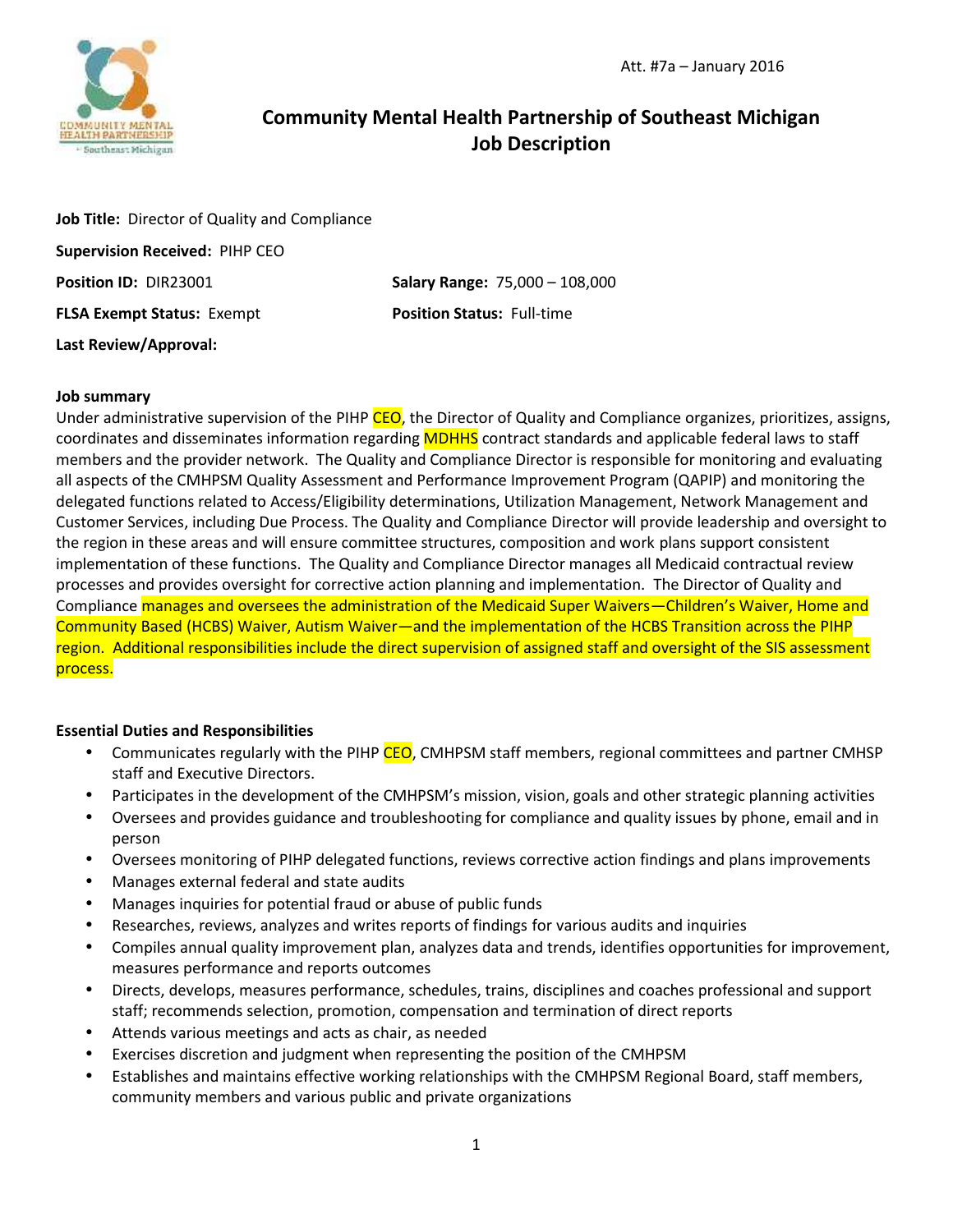### Att. #7a – January 2016

 Understands, adheres to and maintains competency with MDHHS, PIHP and applicable accreditation standards, policies, procedures and contract requirements of all applicable funding sources.

### Utilization Management

- PIHP Utilization Review
- Participates in **ensuring** consistent Access and Eligibility Determination across the region
- In conjunction with the regional partnership, develops Utilization Management protocols and works with CMHSPs on local implementation
- Provides leadership to the regional Utilization Management/Review Committee
- Ensures accreditation and MDHHS standards are met across the CMHPSM

### Customer Services

- Ensures customer services are compliant with 42CFR 438.10.2
- Ensures approval by MDHHS of annual provision of the Customer Services Handbook
- Ensures customer involvement, empowerment and active participation in PIHP planning and monitoring
- Ensures customer complaint, grievances and appeals are followed by each CMHSP in the region
- Provides leadership to the regional Customer Services Committee and Due Process Sub-committee

### Quality Management

- Prepares the Quality Assessment and Performance Improvement Program (QAPIP) description, annual plan and evaluation
- Ensures performance assessments are conducted at each partnering CMHSP
- Ensures on-site monitoring of providers in the provider network is conducted
- Ensures regulatory and corporate compliance is managed
- Ensures research and program evaluation protocols are developed, administered and followed
- Ensures quality improvement activities are implemented
- Provides leadership for analysis of critical incidents and sentinel events
- Provides leadership to the regional Performance Improvement Committee, Performance Improvement Liaisons Committee, Compliance Committee, EII Operations Committee, Mental Illness Administrators', Developmental Disabilities and Children's Administrators groups
- Represents the region on the MDHHS Quality Improvement Council and other state groups as needed
- Provides direct supervision and coaching for the CMHPSM Statistician and Data Coordinator

### Super Waiver Management and Oversight

- Provides oversight to ensure the regional coordination of waiver applications and program requirements are met
- Provides leadership to ensure that the CMHPSM is represented in regards to waiver activities with MDHHS.
- Provides leadership regarding the super waivers to the regional Compliance Committee, Provider Network and Developmental Disabilities Administrator's group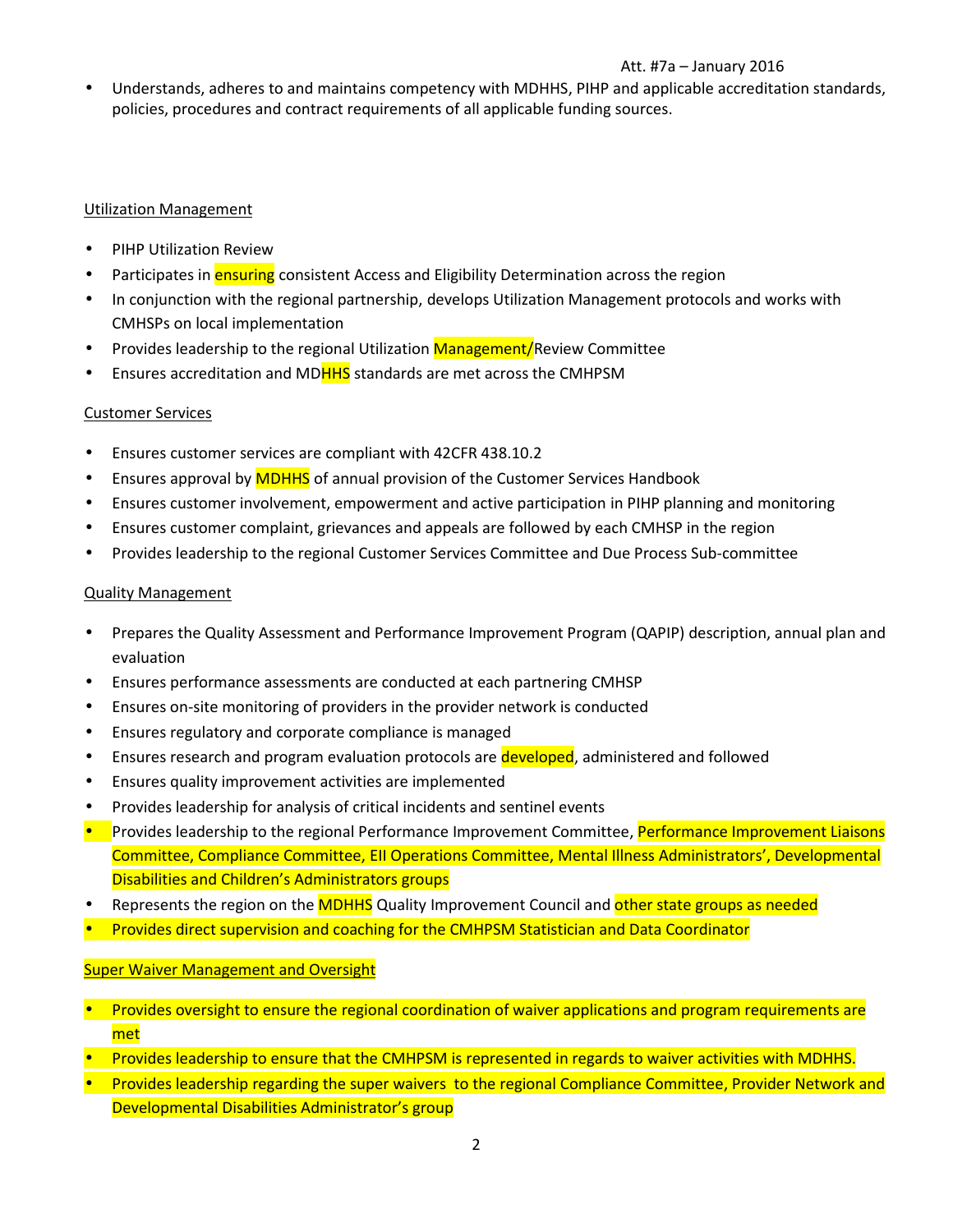- Provides direct supervision and coaching to the Waiver Coordinator
- **Ensures that the Waiver Coordinator provides adequate supervision and coaching for the Supports Intensity** Scale (SIS) staff whom work primarily off site
- Disseminates federal and state level information to ensure the development and implementation and of the regional HCBS Transition

#### **Education and Experience Requirements**

- 1. Master's degree in the field of Social Work, Psychology, Nursing, Public Administration or other related Behavioral or Medical Science required
- 2. Minimum of three years of professional experience in a managed care, community mental health or substance use disorder services setting is required
- 3. Minimum of one year of experience in Utilization Review or Management processes
- 4. Experience with research, data and program evaluation, healthcare funding, program planning and administration, and the provision of clinical services, desirable

#### **Licenses and Certifications**

 Professional licensure through the State of Michigan necessary to carry out the tasks of the position is required, e.g. LMSW or LLP

The qualifications listed above are guidelines. Other combinations of education and experience that could provide the necessary knowledge, skills and abilities to perform the job shall be considered.

#### **Competencies Required**

- Ability to read and interpret contract and other legal documents
- Ability to gather and or analyze data sets
- Skill in designing policies and procedures and facilitating process improvement
- Ability to organize large amounts of documentation for auditing purposes
- Ability to use judgment when producing appropriate documentation to meet external requirements
- Ability to adapt verbal or written communication style to broad audience
- Ability to resolve issues for a wide variety of individuals and agencies
- Ability to initiate and manage projects with little direction
- Skill in providing leadership and professionalism in all interactions
- Skill in identifying and managing changes to policies and procedures
- Skill in delegating tasks appropriately
- Ability to effectively manage direct reports to produce desired outcomes
- Ability to judge quality and plan for improvements
- Skill in inspiring ethical behavior and resolving ethical dilemmas
- Ability to apply strategic thinking to complex situations
- Ability to adapt to frequently changing circumstances

#### **Physical Demands and Work Environment**

The physical demands and work environment described here are representative of those that must be met by an employee to successfully perform the essential functions of this job. Reasonable accommodations may be made to enable individuals with disabilities to perform the essential functions.